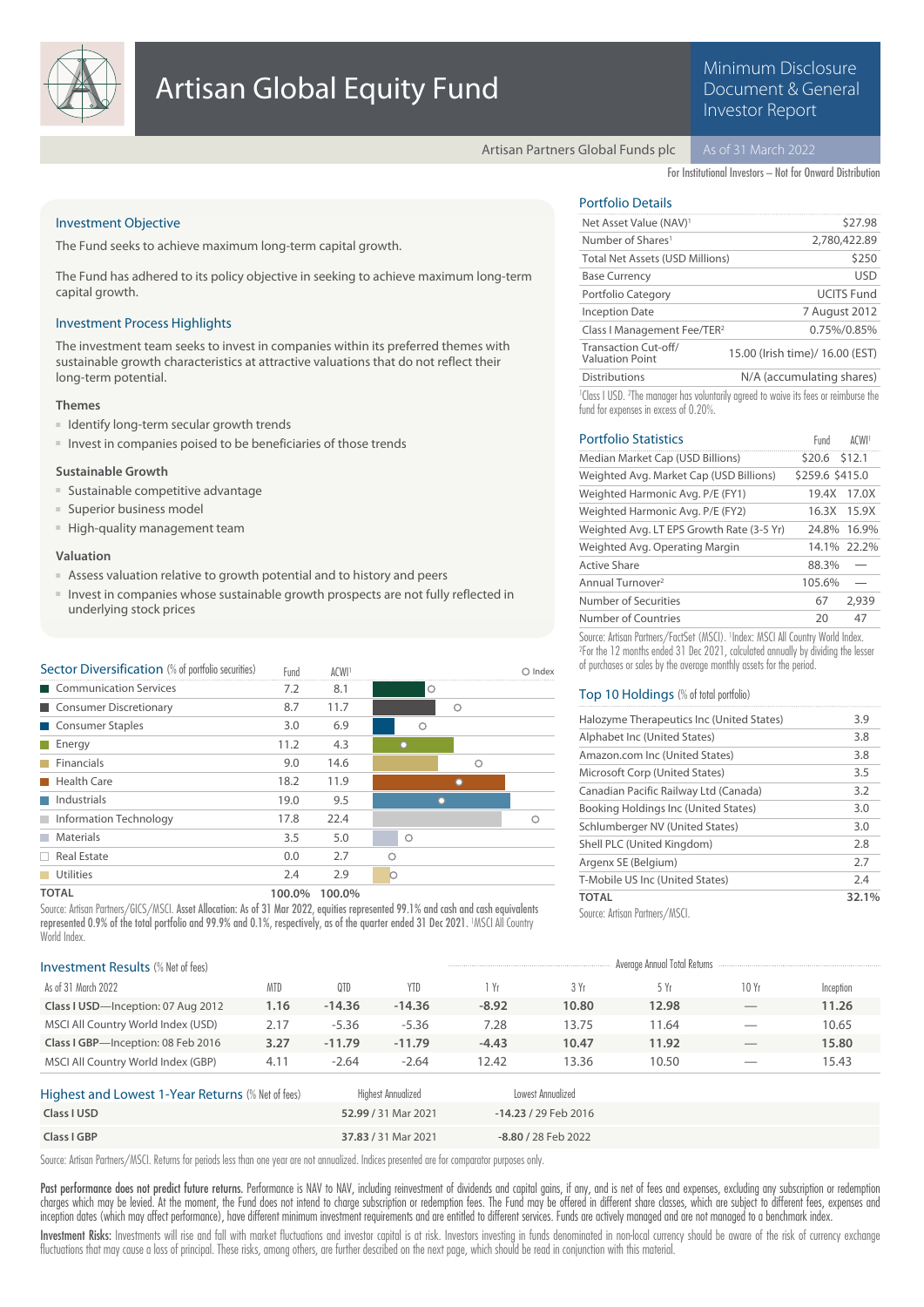# Artisan Global Equity Fund

#### Region/Country Allocation (% of portfolio securities)

| <b>REGION</b>           | Fund   | ACWI <sup>1</sup> |
|-------------------------|--------|-------------------|
| <b>AMERICAS</b>         | 56.1   | 64.6              |
| <b>United States</b>    | 49.0   | 61.4              |
| Canada                  | 7.1    | 3.2               |
| <b>EUROPE</b>           | 34.5   | 15.7              |
| United Kingdom          | 6.0    | 3.7               |
| Germany                 | 5.5    | 2.0               |
| Belgium                 | 4.7    | 0.2               |
| France                  | 3.5    | 2.8               |
| Sweden                  | 2.9    | 0.9               |
| Denmark                 | 2.6    | 0.7               |
| Netherlands             | 1.9    | 1.1               |
| Luxembourg              | 1.8    |                   |
| Italy                   | 1.7    | 0.6               |
| Switzerland             | 1.6    | 2.5               |
| Spain                   | 1.5    | 0.6               |
| Norway                  | 0.9    | 0.2               |
| <b>EMERGING MARKETS</b> | 5.7    | 11.1              |
| China                   | 3.3    | 3.3               |
| India                   | 1.2    | 1.4               |
| <b>Brazil</b>           | 0.7    | 0.6               |
| Taiwan                  | 0.5    | 1.8               |
| Russia                  | 0.0    |                   |
| <b>PACIFIC BASIN</b>    | 3.7    | 8.5               |
| Japan                   | 3.7    | 5.4               |
| <b>MIDDLE EAST</b>      |        | 0.2               |
| <b>TOTAL</b>            | 100.0% | 100.0%            |

Source: Artisan Partners/MSCI. <sup>1</sup>MSCI All Country World Index. Countries held in the index, but not held in the portfolio, are not listed.

## Identifiers

| Class/Currency | – ISIN                   | SEDOL          | Minimum Investment |
|----------------|--------------------------|----------------|--------------------|
|                | Class I USD IE00B43OZT63 | B43OZT6        | \$500,000          |
| Class LGBP     | IE00B3SM1T48             | <b>B3SM1T4</b> | £500,000           |

# Risk and Reward Profile

| Typically lower rewards |  |  |  | Typically higher rewards |  |
|-------------------------|--|--|--|--------------------------|--|
|                         |  |  |  |                          |  |



For more information visit www.artisanpartners.com © 2022 Artisan Partners. All rights reserved.

# Team Leadership (Pictured left to right)





| i vitiviiv ivialiageis | <b>I CAIS OF INVESTMENT LADENCITLE</b> |  |  |
|------------------------|----------------------------------------|--|--|
| Mark L. Yockey, CFA    |                                        |  |  |
| Charles-Henri Hamker   |                                        |  |  |
| Andrew J. Euretig      |                                        |  |  |

The Scheme is approved by the FSCA under section 65 of the Collective Investment Schemes Control Act 2002 and has been categorised as a Collective Investment Scheme in Securities for public sale in South Africa.

The Scheme (Artisan Partners Global Funds Plc or APGF) is an umbrella type open-ended investment company with variable capital having segregated liability between its sub-funds, incorporated with limited liability and authorized in Ireland by the Central Bank of Ireland as an Undertaking for Collective Investments in Transferable Securities (UCITS) under registration number 485593. Artisan Partners Limited Partnership is an investment adviser registered with the U.S. Securities and Exchange Commission (SEC) and serves as the investment manager of APGF. Artisan Partners UK LLP (APUK) is authorized and regulated by the Financial Conduct Authority and is a registered investment adviser with the SEC and serves as distributor of APGF. This information is issued by APUK, 25 St. James's St., Floor 3, London SW1A 1HA, registered in England and Wales (LLP No. OC351201). Registered office: Reading Bridge House, Floor 4, George St., Reading, Berkshire RG1 8LS.

This is a marketing communication. Further fund details, including risks, fees and expenses, and other information, such as ESG practices, are set out in the current Prospectus, Supplements, Key Investor Information Documents (KIIDs) and other documentation (collectively, the Fund Documents), which can be obtained by emailing artisan.transfer.agency@jpmorgan.com. Please refer to the Fund Documents and consider all of a fund's characteristics before making any final investment decisions.

Latest Sub-Fund pricing is published daily on Bloomberg. Cut-Off Time in respect of each Dealing Day is 15.00 (Irish time); Valuation point: 16.00 (EST).

Investment Risks: International investments involve special risks, including currency fluctuation, lower liquidity, different accounting methods and economic and political systems, and higher transaction costs. These risks typically are greater in emerging markets. Securities of small- and medium-sized companies tend to have a shorter history of operations, be more volatile and less liquid and may have underperformed securities of large companies during some periods. Growth securities may underperform other asset types during a given period. The investor acknowledges the inherent risk associated with the selected investments and that there is no guarantees in respect of capital or returns in a portfolio. Investments will rise and fall with market fluctuations and investor capital is at risk. The costs associated with this fund will impact your return over time. These risks, among others, are further described in the Fund Documents.

Collective Investment Schemes in Securities (CIS) should be considered as medium to long-term investments. CIS's are traded at the ruling price and can engage in scrip lending and borrowing. The collective investment scheme may borrow up to 10% of the market value of the portfolio on a temporary basis. A CIS may be closed to new investors in order for it to be managed more efficiently in accordance with its mandate. CIS prices are calculated on a net asset basis, which is the total value of all the assets in the portfolio including any income accruals and less any applicable, permissible deductions (brokerage, STT, VAT, auditor's fees, bank charges, trustee and custodian fees and the annual management fee) from the portfolio divided by the number of participatory interests (units) in issue. Forward pricing is used. A schedule of fees, charges and maximum commissions is available on request from the manager.

Performance has been calculated using net NAV to NAV numbers with income reinvested. The performance for each period shown reflects the return for investors who have been fully invested for that period. Individual investor performance may differ as a result of initial fees, the actual investment date, the date of reinvestments and dividend withholding tax.

Where foreign securities are included in a portfolio there may be potential constraints on liquidity and the repatriation of funds, macroeconomic risks, political risks, foreign exchange risks, tax risks, settlement risks; and potential limitations on the availability of market information. The investor acknowledges the inherent risk associated with the selected investments and that there are no guarantees.

Portfolio holdings are displayed in the context of marketing the fund shares and not the marketing of underlying portfolio securities. Securities referenced may not be representative of all portfolio holdings. Securities of the same issuer are aggregated to determine a holding's portfolio weight. Portfolio statistics calculations exclude outlier data and certain securities which lack applicable attributes, such as private securities. Artisan Partners may substitute information from a related security if unavailable for a particular security. This material is as of the date indicated and is subject to change without notice. Totals may not sum due to rounding.

Country exposure percentages reflect country designations as classified by MSCI as of the date shown. Securities not classified by MSCI reflect country designations as of the date the report was generated. MSCI makes no express or implied warranties or representations and shall have no liability whatsoever with respect to any MSCI data contained herein. The MSCI data may not be further redistributed or used to create indices or financial products. This report is not approved or produced by MSCI.

Sector exposure percentages reflect sector designations as currently classified by GICS. The Global Industry Classification Standard (GICS®) is the exclusive intellectual property of MSCI Inc. (MSCI) and Standard & Poor's Financial Services, LLC (S&P). Neither MSCI, S&P, their affiliates, nor any of their third party providers ("GICS Parties") makes any representations or warranties, express or implied, with respect to GICS or the results to be obtained by the use thereof, and expressly disclaim all warranties, including warranties of accuracy, completeness, merchantability and fitness for a particular purpose. The GICS Parties shall not have any liability for any direct, indirect, special, punitive, consequential or any other damages (including lost profits) even if notified of such damages.

This material is provided for informational purposes without regard to your particular investment needs and shall not be construed as investment or tax advice on which you may rely for your investment decisions. Investors should consult their financial and tax adviser before making investments in order to determine the appropriateness of any investment product discussed herein. In no event shall Artisan Partners have any liability for direct, indirect, special, incidental, punitive, consequential (including, without limitation, lost profits) losses or any other damages resulting from the use of this material.